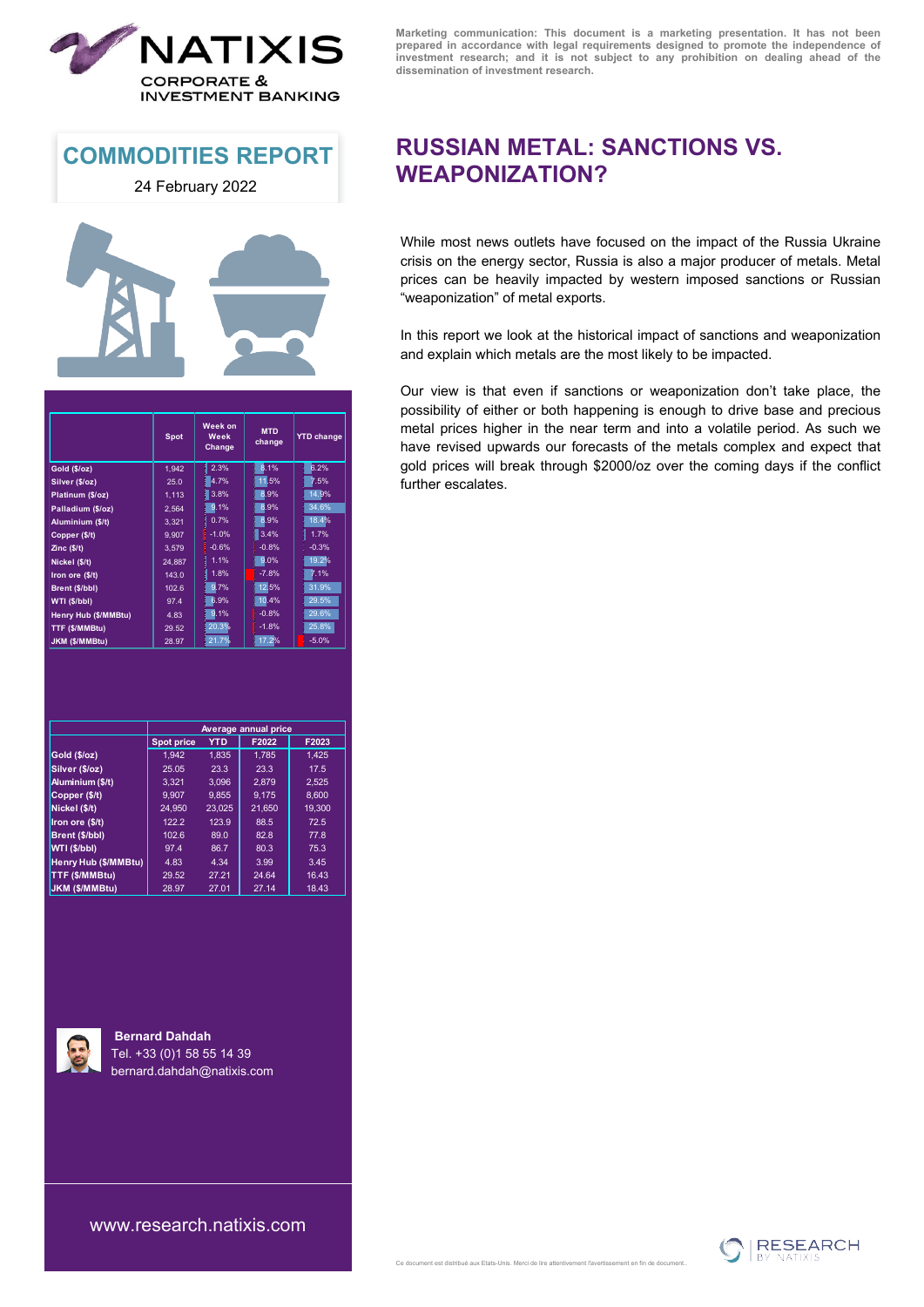COMMODITIES REPORT

While most news outlets have focused on the impact of the Russia Ukraine crisis on the energy sector, Russia is also a major producer of metals (table 1). Metal prices can be heavily impacted by western imposed sanctions or Russian "weaponization" of metal exports.

| Table 1: Russian mined output |                   |                           |  |  |  |  |
|-------------------------------|-------------------|---------------------------|--|--|--|--|
|                               | <b>Production</b> | Share of world production |  |  |  |  |
| Palladium (t)                 | 82                | 42.8%                     |  |  |  |  |
| Platinum (t)                  | 21.8              | 14.2%                     |  |  |  |  |
| Nickel (kt)                   | 220               | 8.4%                      |  |  |  |  |
| Aluminium (kt)                | 3924              | 6.0%                      |  |  |  |  |
| Copper (kt)                   | 871               | 4.1%                      |  |  |  |  |
| Crude steel (Mt)              | 71.6              | 3.8%                      |  |  |  |  |
| Zinc (kt)                     | 272               | 2.2%                      |  |  |  |  |

Sources: WoodMac, JM

### **Historical impact of sanctions vs. "weaponization"?**

Reviewing **sanctions**, the latest example we have is that of the US sanctions against Rusal which were enacted in 2018. At the time aluminum prices rose by as much as 30% in a matter of weeks (chart 1). The issue with sanctions on commodity related industries is that it almost inevitably causes collateral damage, especially for the West which is a net importer. As highlighted by the Rusal sanctions, alumina prices doubled and massive supply chain disruption ensued. The impact should also not be separated from the broader market context - this time the industrial metals complex is extremity tight (highlighted by the large percentage of metals trading in backwardation) and as such the implication on prices could be even higher. For instance, even though Russia produces only 4.1% of the world's copper (table 1), export sanctions could lead to substantially higher copper prices given the supply tension.

The big question this time also is, with China and the US becoming more confrontational **whilst Russia and China are getting closer, if sanctions against Russia are put in place will the latter serve as a market of last resort for Russian commodities?** Last year China passed "The Rules on Counteracting Unjustified Extraterritorial Application of Foreign Legislation and Sanctions" which in a nutshell makes it illegal for Chinese firms to comply with US extraterritorial sanctions.





Source: Bloomberg

As for **"weaponization**" of metals, the 2010 Chinese rare earth metals export ban (unofficial) to Japan serves as one example. Back then China reduced its rare earth export quotas by 40% under the pretext of protecting the environment, but it was more likely that it was the result of a dispute with Japan over the Senkaku/Diaoyu islands.

This caused a considerable headache (including some financial losses) to the Japanese high tech industry particularly the automobile industry. Nevertheless, China was also a long term loser as in the following ten years Japan reduced its reliance on Chinese rare earth metals from 90% to 58%, the country aims to reach 50% by 2025. Europe and the US are also actively looking at way to reduce their reliance on China.

As such the issue with weaponization is that for the country imposing it (who has the market advantage) they could burn that card for future use as those who were sanctioned diversify away their supply chain or seek substitution.

### **So which metals are likely to be impacted?**

From a Russian metal "weaponization" perspective, **palladium** is possibly one of the best contenders, as the country accounts for 42.8% of global output. Should Russia head for an export ban or simply slowdown the export process then the loss as a percentage of Russian GDP will be minor, whereas this would prove to be a major headache for automobile makers (so mainly Western and Western allies as they are the main automobile producers) and could end up costing more than the equivalent loss in Russian sales given that palladium is an input to high value products. In 2020 Russia is estimated to have produced the equivalent of \$6.3bn worth of palladium which was mainly exported, this equates to roughly 0.43% of Russian GDP.

In 2000, delays in Russian export licenses of palladium drove prices of the metal up by around 220% in a matter of a few of months (chart 2). Between mid- 2001 and the end of that year, when Russia was exporting palladium at normal quantities,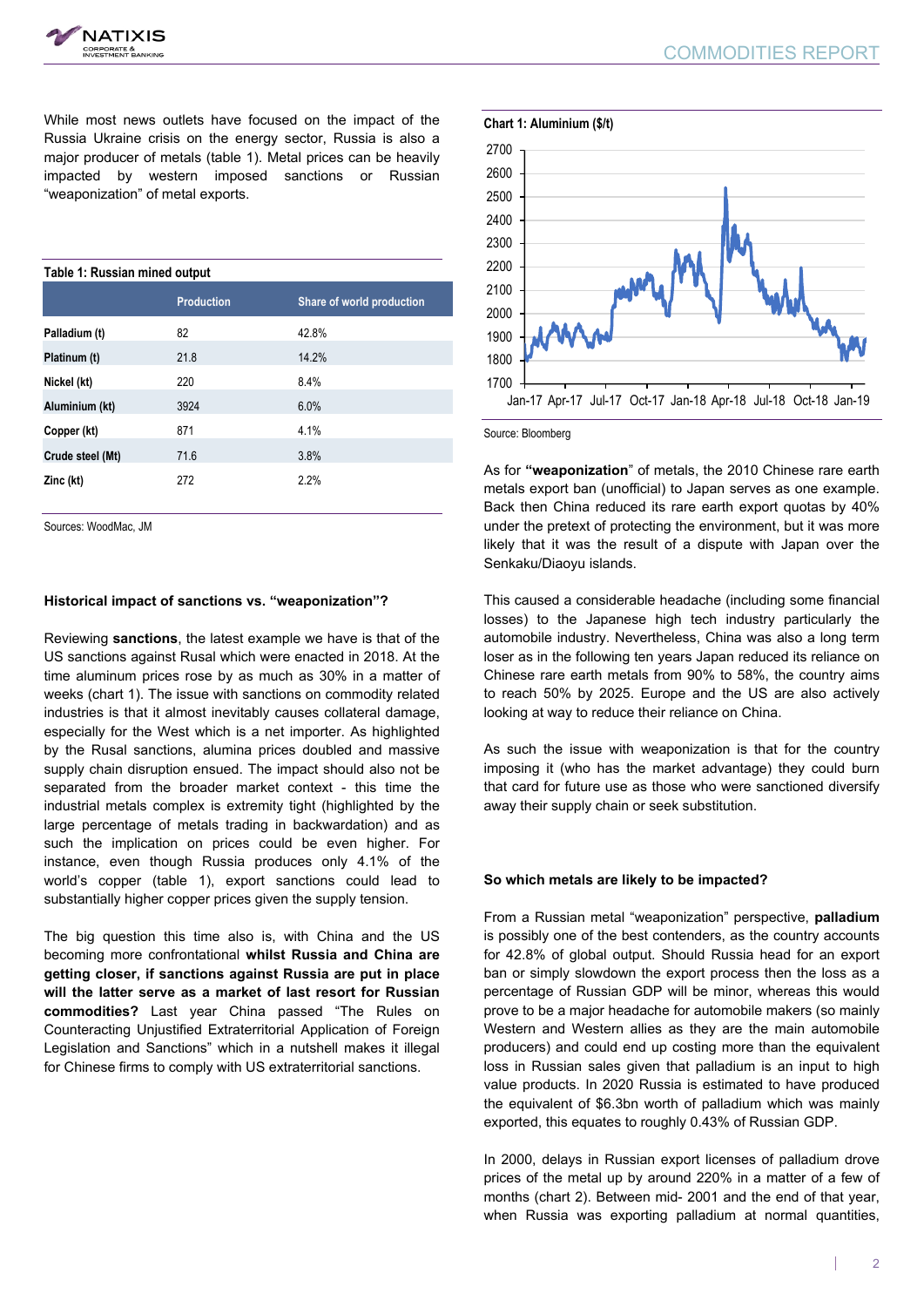



prices fell by over 60% incurring heavy losses to some automakers. At the time the mismanagement of palladium stocks led a \$1bn loss by Ford Motors.



Source: Bloomberg

Another contender is **titanium** which could damage the Western weapon and aerospace industries. The world's largest producer of titanium is VSMPO-AVISMA, located in Siberia and controlled by a close ally of President Putin. Boeing is one such example of how a western company could be damaged and are "hooked" to low prices. VSMPO-AVISMA was flagged back in November 2019 by the US Bureau of Industry and Security (BIS) as selling titanium at artificially low prices to Boeing: "*Russia's VSMPO-Avisma do not pass on the full cost of titanium sponge to consumers and offer artificially low-priced finished titanium goods. This is most notable with VSMPO-Avisma's joint venture with Boeing to produce titanium-based aircraft parts in Russia for use in U.S.-assembled commercial aircraft."* Despite this warning, in November of last year both companies agreed on maintaining "*titanium supplies and technology collaboration for years to come"*, signing a memorandum of understanding which makes the Russian company the largest titanium supplier for Boeing's commercial airplanes.

This is a somewhat similar to the dumping strategy that the Chinese used in rare earth metals in order to capture market share in strategic sectors. Boeing is not the only company impacted, airbus has around half of its supply of titanium coming from Russia and the UK's aerospace industry is also heavily dependent. Similar to palladium, titanium sales contributed marginally to Russia's GDP but are of extreme importance to western companies including the armament industry.

## **Conclusion**

For Russia mining is of a strong importance to the country's economy as it accounts for about 12% of GDP. Sanctions on that sector could be painful but seem unlikely given how much Europe relies on Russian base metals (table 2) and not just on palladium and titanium. Sanctions on those sectors are likely to harm European industries which could find it complicated to quickly get new suppliers and could also hit the continent's GDP as metals are at the basis of some of their higher value chain products.

| Table 2: EU 27+UK metal imports from Russia (2020) |                                                 |                                      |                                    |  |  |  |  |
|----------------------------------------------------|-------------------------------------------------|--------------------------------------|------------------------------------|--|--|--|--|
|                                                    | EU27 + UK estimated<br><b>Total consumption</b> | <b>Imports from</b><br><b>Russia</b> | <b>Russian share of</b><br>imports |  |  |  |  |
| Nickel (kt)                                        | 253                                             | 160.02                               | 63.2%                              |  |  |  |  |
| Aluminium (kt)                                     | 7450                                            | 1042                                 | 14.0%                              |  |  |  |  |
| Copper (kt)                                        | 4411                                            | 194.78                               | 4.4%                               |  |  |  |  |

#### Source: Woodmac, European Commission

Be it weaponization or sanctions on metals, all sides inevitably end up losing. In the long term weaponization drives away those who were hit, meanwhile western sanctions against commodity related entities end up backfiring given the nature of global markets and that the western world is heavily reliant on commodity imports.

Our view is that even if sanctions or weaponization don't take place, the possibility of one or both happening is enough to drive base and precious metal prices higher in the near term. In a nutshell we are heading into a volatile period, the main three factors that will contribute to this are:

- The weight of Russia in the commodities market.
- Europe's exposure to Russian metal imports and its involvement in the conflict.
- A very tight base metals market that is already in backwardation.

As such we have revised upwards our forecasts (table 3) of the metals complex and expect that gold prices break through \$2000/oz in the coming days if the conflict further escalates. A quick correction will ensue once the conflict's intensity winds down and that is if no major commodity related sanctions or weaponization take place.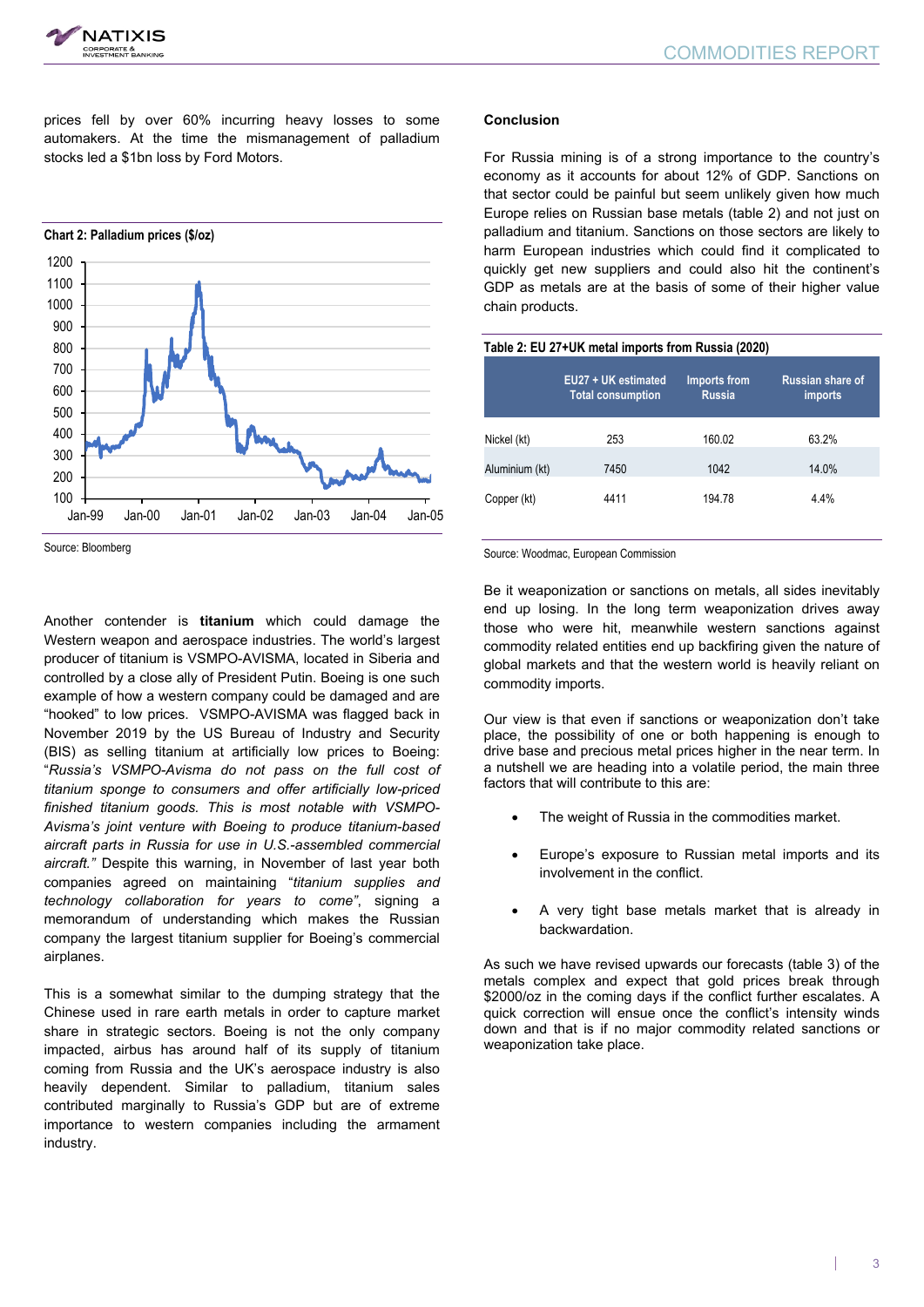

## **Table 3: Natixis forecasts**

|                       | 2022    |         |         |         | 2023     |         |         |         | <b>Annual</b> |        |
|-----------------------|---------|---------|---------|---------|----------|---------|---------|---------|---------------|--------|
|                       | Q1 2022 | Q2 2022 | Q3 2022 | Q4 2022 | IQ1 2023 | Q2 2023 | Q3 2023 | Q4 2023 | F2022         | F2023  |
| Gold (\$/oz)          | 1,890   | 1,950   | 1.700   | 1,600   | 1,550    | 1,400   | 1,375   | 1,375   | 1,785         | 1,425  |
| Silver (\$/oz)        | 24.0    | 26.0    | 23.0    | 20.0    | 19.0     | 17.5    | 17.0    | 16.5    | 23            | 18     |
| Aluminium (\$/t)      | 3,267   | 3,400   | 2,400   | 2,450   | 2,450    | 2,500   | 2,550   | 2,600   | 2,879         | 2,525  |
| Copper (\$/t)         | 10.000  | 10,000  | 8,300   | 8,400   | 8,500    | 8,600   | 8,600   | 8,700   | 9,175         | 8,600  |
| Nickel (\$/t)         | 24.000  | 25,000  | 18,800  | 18,800  | 19.000   | 19.200  | 19.400  | 19,600  | 21.650        | 19,300 |
| Iron ore (\$/t)       | 110     | 80      | 82      | 82      | 75       | 75      | 70      | 70      | 89            | 73     |
| Brent (\$/bbl)        | 86      | 83      | 81      | 81      | 81       | 78      | 76      | 76      | 82.8          | 77.8   |
| WTI (\$/bbl)          | 83.5    | 80.5    | 78.5    | 78.5    | 78.5     | 75.5    | 73.5    | 73.5    | 80.3          | 75.3   |
| Henry Hub (\$/MMBtu)  | 5.1     | 3.5     | 3.5     | 3.9     | 3.6      | 3.3     | 3.3     | 3.6     | 4.0           | 3.5    |
| <b>TTF (\$/MMBtu)</b> | 32.9    | 20.8    | 20.8    | 24.2    | 24.2     | 12.1    | 12.1    | 17.3    | 24.6          | 16.4   |
| <b>JKM (\$/MMBtu)</b> | 36.9    | 21.8    | 21.8    | 28.2    | 27.2     | 13.1    | 13.1    | 20.3    | 27.1          | 18.4   |